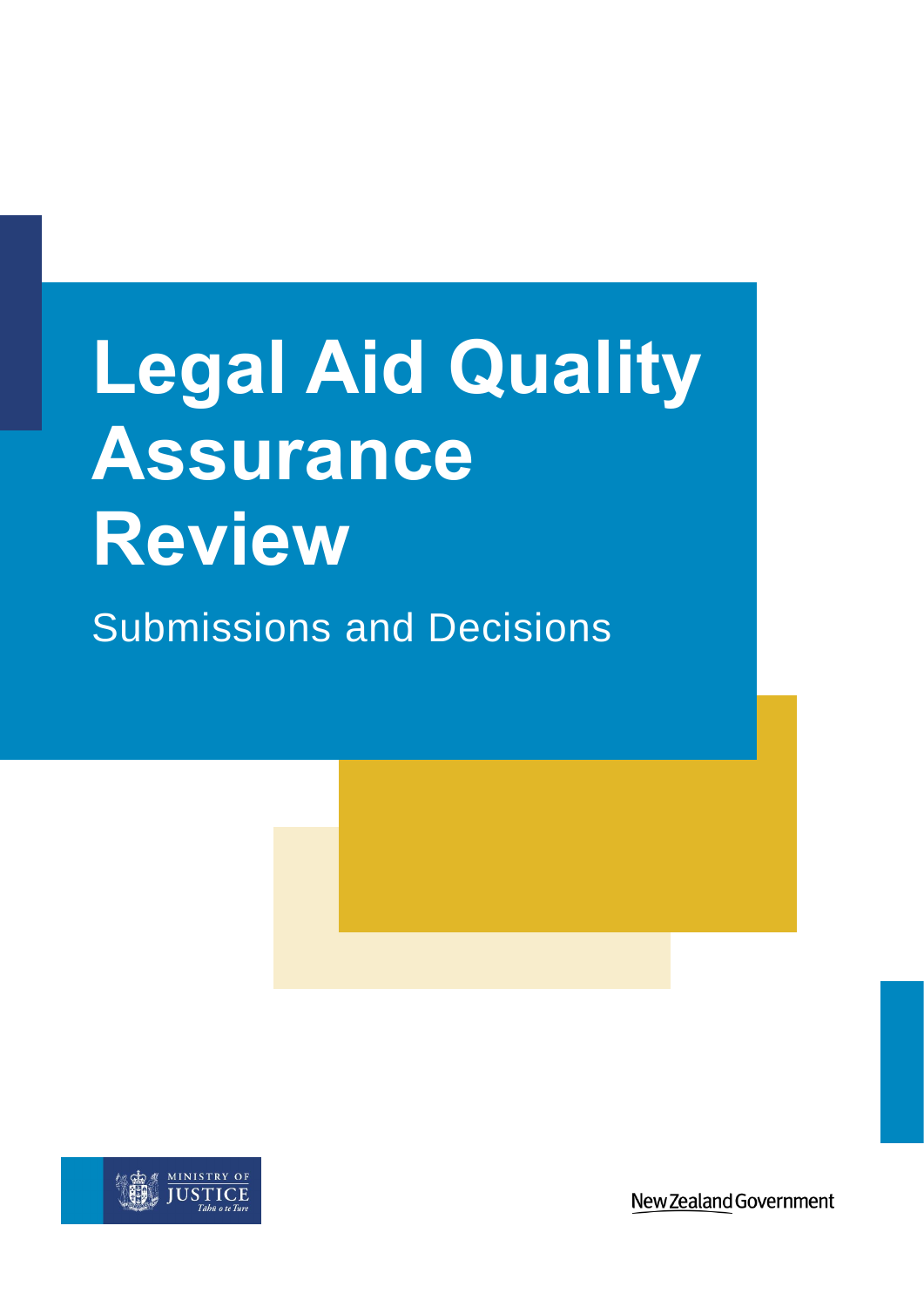### **Contents**

<span id="page-1-0"></span>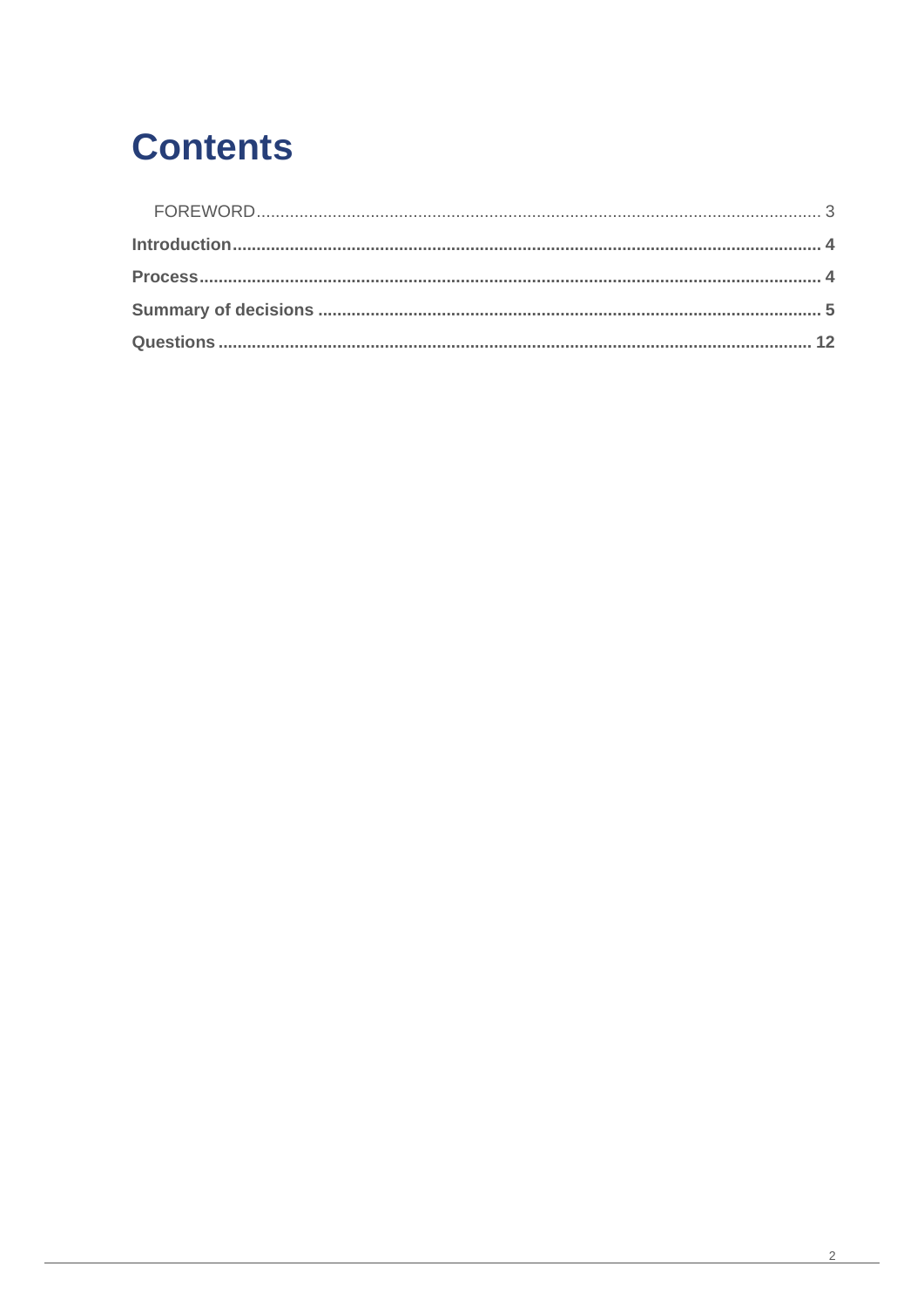### **FOREWORD**

Thank you to everyone who engaged with the review on the quality assurance framework, specifically the complaints management policy and the introduction of limited audits.

Your contributions have helped us to determine the best way to ensure that our policies are fit for purpose and work well for you and our participants.

We have considered each of the submissions and this document helps to give context around why we have made the changes to the policies.

Thank you for your ongoing commitment to our participants.

#### **Tracey Baguley**

Acting Group Manager, National Service Delivery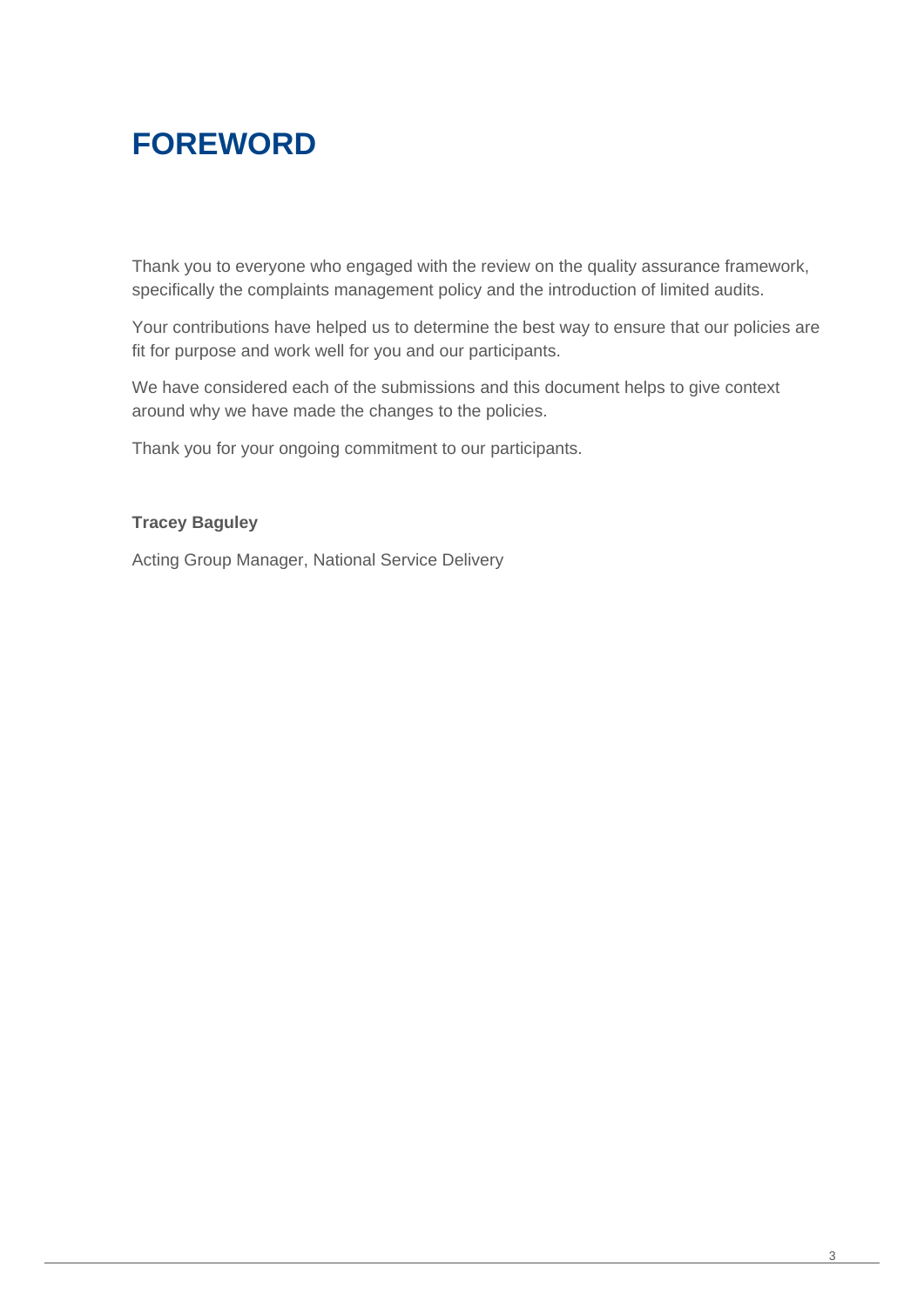## <span id="page-3-0"></span>Introduction

The purpose of legal aid is to promote access to justice by providing legal services to people of insufficient means in an effective and efficient manner. The purpose of the Ministry's quality assurance processes is to ensure that legal aid services are delivered in an effective and efficient manner, in accordance with legislative, contractual and professional obligations.

There are two ways we ensure the quality of the provision of legal aid services:

#### Investigation of complaints

We proposed the implementation of a triage process. This process will gather information using phone contact with complainants to ascertain the outcome they desire, gather further information and manage expectations. It can be determined at this stage if a full investigation is necessary or if the complaint falls within the new 'quick action' process.

#### Auditing and monitoring

We proposed to increase the number of limited audits completed each year. The limited audit will enable the Ministry to perform financial checks, identify any potential issues that require a full audit and identify any education and support opportunities for providers.

### <span id="page-3-1"></span>**Process**

The Complaints Management Policy and the Audit and Monitoring policy were released online for external consultation from 1 August 2021 until 20 August 2021. The consultation period was extended until 30 August 2021 due to COVID-19 outbreak in New Zealand. A total of 13 responses were received.

A small project team was set up and workshops were held discussing current issues with the quality assurance framework. Solutions were identified to improve the service for participants.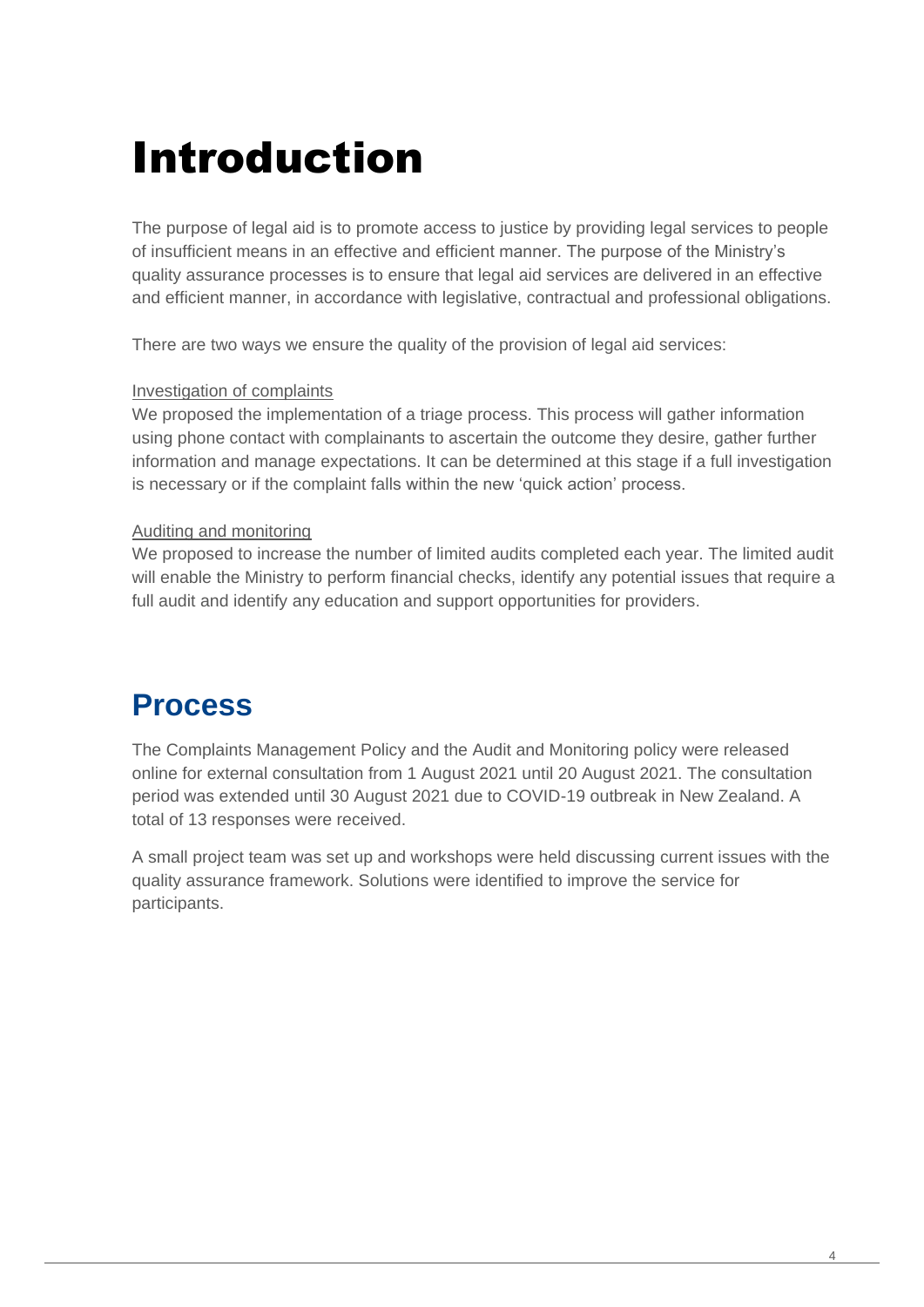# <span id="page-4-0"></span>Summary of decisions

We have addressed your feedback in turn:

| Participants were asked if they had any feedback on the triage process outlined in the policy.                                                                                                                                                                                                                               |                                                                                                                                                                           |
|------------------------------------------------------------------------------------------------------------------------------------------------------------------------------------------------------------------------------------------------------------------------------------------------------------------------------|---------------------------------------------------------------------------------------------------------------------------------------------------------------------------|
| What you said                                                                                                                                                                                                                                                                                                                | <b>Our comments</b>                                                                                                                                                       |
| Are the phone interview notes taken into account as<br>part of the complaint assessment as to upholding the<br>complaint? If so, should they be released to the<br>provider as part of the complaint information?                                                                                                            | Yes. If information is supplied as a part of that phone<br>conversation, it will be passed on to the provider for<br>their response.                                      |
|                                                                                                                                                                                                                                                                                                                              | The phone interviews are designed to improve<br>access for justice by creating another avenue of<br>communication with complainants other than solely<br>written contact. |
| Is there an option where the complaint goes no<br>further e.g. the subject complained about is outside<br>the control of the provider (like when we have to wait                                                                                                                                                             | Yes. There will be an option where the complaint<br>goes no further if appropriate.                                                                                       |
| forever for court time or an expert report and there's<br>nothing we can do about it). Or where the complaint<br>is clearly spurious e.g. we had a complaint where the<br>person alleged conflict of interest because they<br>believed (erroneously) that their lawyer used the<br>same bank as the other party to the case. | The phone interview will be used to discuss the<br>complaint, what the potential outcomes may be and<br>to manage expectations.                                           |
| There were some typos in the paragraph under the<br>heading Note.                                                                                                                                                                                                                                                            | These will be addressed.                                                                                                                                                  |
| The phone interview process runs the risk of<br>information being shared between the MOJ and a<br>complainant and not shared with counsel.                                                                                                                                                                                   | If information is supplied as a part of that phone<br>conversation, it will be passed on to the provider for<br>their response.                                           |
| Given that complaints could lead to cancellation of<br>legal aid contracts the complaints process/<br>cancellation process is open to judicial review<br>proceedings. The party being complained about<br>should be privy to the entire content of any phone<br>conferences made with complainants.                          | The phone interviews are designed to improve<br>access for justice by creating another avenue of<br>communication with complainants other than solely<br>written contact. |
| Participants were asked if they had any feedback on the new quick action process outlined in the                                                                                                                                                                                                                             |                                                                                                                                                                           |
| policy.                                                                                                                                                                                                                                                                                                                      |                                                                                                                                                                           |
| What you said                                                                                                                                                                                                                                                                                                                | <b>Our comments</b>                                                                                                                                                       |
| My concern would be the power that a "complainant"                                                                                                                                                                                                                                                                           | Thank you for your feedback. An examination of                                                                                                                            |
| is perceived to have should they not be satisfied with<br>a part in the procedure, particularly the s90                                                                                                                                                                                                                      | costs will only be considered an option if appropriate<br>on assessment.                                                                                                  |
| examination of costs, whereby they may not be                                                                                                                                                                                                                                                                                |                                                                                                                                                                           |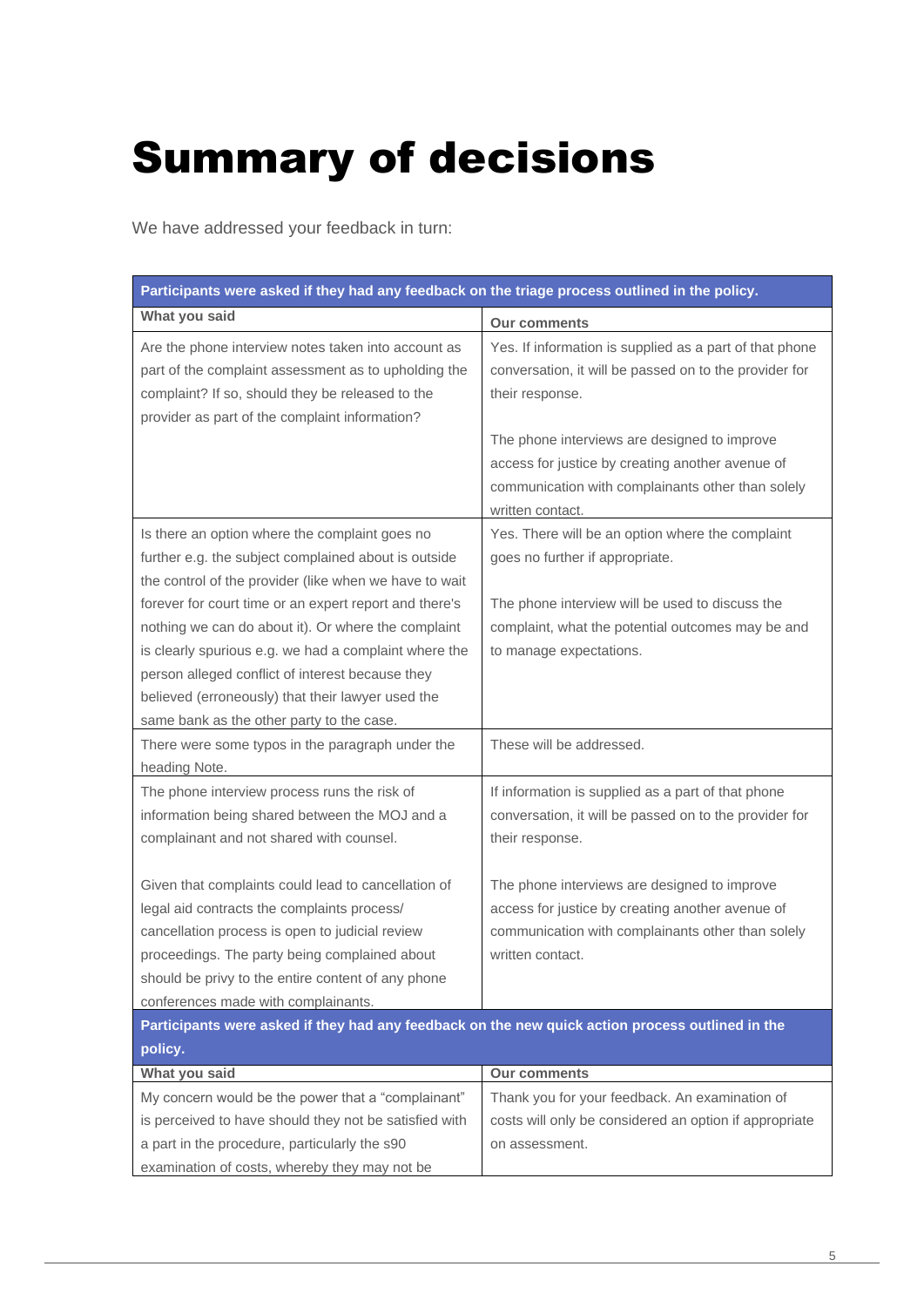| repaying the legal aid services or the consequences<br>of their dissatisfaction is further intrusion on the<br>"provider's" files/ work.                                                                                                                                                                                                                                                                                                                                                                                                                                                                                                         | Legal Aid Services is reviewing how they currently<br>manage examination of costs.                                                                                                                                                                                                                                                                                                          |
|--------------------------------------------------------------------------------------------------------------------------------------------------------------------------------------------------------------------------------------------------------------------------------------------------------------------------------------------------------------------------------------------------------------------------------------------------------------------------------------------------------------------------------------------------------------------------------------------------------------------------------------------------|---------------------------------------------------------------------------------------------------------------------------------------------------------------------------------------------------------------------------------------------------------------------------------------------------------------------------------------------------------------------------------------------|
| The costs review provisions needs to be updated. My<br>understanding is it was developed prior to the fixed<br>fees. It's odd doing a fee review with the fixed fees<br>though easier because all we need to do is<br>demonstrate the applicable fee was reasonably<br>charged. Often the client is complaining about the<br>"amount" when it's a fixed fee so is what it is.                                                                                                                                                                                                                                                                    | A fixed fee review is assessing that the applicable fee<br>was reasonably charged. If a complaint is around the<br>amount of a fixed fee as opposed to if the fixed fee<br>was reasonable, then that will be discussed in the<br>phone conversation as a part of managing<br>expectations of complainants.                                                                                  |
| Facilitate clear transparent communication between<br>complainer and practitioner.                                                                                                                                                                                                                                                                                                                                                                                                                                                                                                                                                               | We agree. Early resolution of complaints is<br>recommended preferably through a<br>conciliation/relationship-based approach. If<br>appropriate, the Ministry will coordinate<br>communication between the parties to encourage<br>early resolution.<br>This approach might be appropriate in instances<br>where an ongoing relationship needs to be<br>maintained, or if the usage of a     |
|                                                                                                                                                                                                                                                                                                                                                                                                                                                                                                                                                                                                                                                  | conciliation/relationship-based approach might lead<br>to a more equitable and mutually beneficial outcome<br>for the parties to the dispute.                                                                                                                                                                                                                                               |
| The referral to NZLS would sure need to be more<br>than just a complaint that the provider had not<br>followed their instructions. The complainant would<br>need to have sufficient evidence in support.<br>Sometimes clients allege this, when it is simply that<br>they are asking their lawyer to do something which<br>offends the lawyers duty to the court for example to<br>make a submission that has no foundation or<br>evidence to support. This may already be covered in<br>the rest of the process but just wanted to ensure it is,<br>as a referral to NZLS if it proceeds can be time<br>consuming to respond to for the lawyer. | We agree - If a complaint is serious or very serious<br>and relates to the provider's duties and obligations as<br>a lawyer generally (as opposed to a matter that is<br>specific to legal aid), it should be referred to the<br>NZLS.<br>Each referral to NZLS will be based on its merits and<br>assessed in its entirety with consideration to all<br>evidence and information supplied. |
| Justice staff are excellent in dealing with issues and<br>complaints but the lawyers you use for audits and<br>complaints are out of touch and hold other lawyers to<br>a standard that is unreasonable. In a recent audit the<br>auditor was biased and unreasonable. I feel that all<br>complaints should go to NZLS for them to deal with<br>and avoid using paid auditors to assess complaints.<br>There is an obvious conflict of interest.                                                                                                                                                                                                 | All complaints and limited audits will be completed by<br>internal Ministry staff. Complaints are an important<br>part of our quality assurance framework.<br>If you wish to discuss a specific circumstance where<br>an auditor was biased and unreasonable, please get<br>in touch with Legal Aid Provider.                                                                               |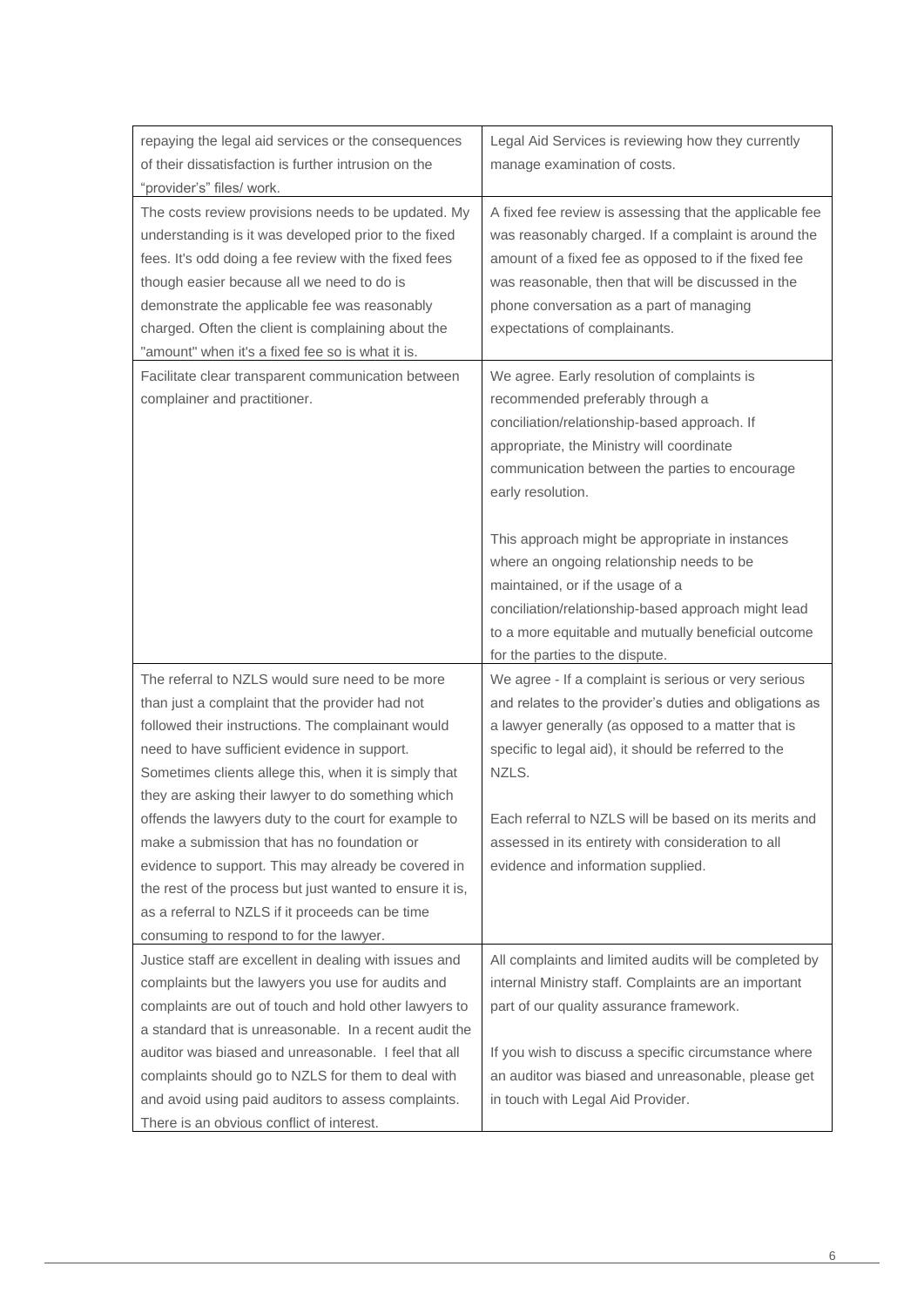| The complaint process seems to make no reference<br>to the enormous stress that complaints have upon<br>lawyers. | We acknowledge that the complaints process is<br>stressful for legal aid providers and that is one of the<br>reasons we are reviewing this - to make the process<br>better for all whilst continuing to ensure quality of<br>service.<br>In our current process all complaints go through a<br>lengthy investigation process when they could be with |
|------------------------------------------------------------------------------------------------------------------|------------------------------------------------------------------------------------------------------------------------------------------------------------------------------------------------------------------------------------------------------------------------------------------------------------------------------------------------------|
|                                                                                                                  | more efficiently.                                                                                                                                                                                                                                                                                                                                    |
|                                                                                                                  | The triage process should prevent a number of<br>complaints from entering the full investigation process<br>by promoting early resolution methods.                                                                                                                                                                                                   |
|                                                                                                                  | The phone interview will also be used to discuss the<br>complaint, what the potential outcomes may be and<br>to manage expectations.                                                                                                                                                                                                                 |
|                                                                                                                  | All of these factors should result in valid complaints<br>being thoroughly investigated, and other complaints<br>being managed appropriately.                                                                                                                                                                                                        |
| In respect of item one (complaints) I believe it is                                                              | We agree and hope that the triage process and quick                                                                                                                                                                                                                                                                                                  |
| important to deal with any complaints quickly and                                                                | action process will help to resolve complaints in a                                                                                                                                                                                                                                                                                                  |
| resolve those that are resolvable in as short a time                                                             | timely manner.                                                                                                                                                                                                                                                                                                                                       |
| frame as possible because often there are court                                                                  |                                                                                                                                                                                                                                                                                                                                                      |
| dates and continuing proceedings that need to be                                                                 |                                                                                                                                                                                                                                                                                                                                                      |
| considered and may be frustrated by a niggling                                                                   |                                                                                                                                                                                                                                                                                                                                                      |
| complaint.                                                                                                       |                                                                                                                                                                                                                                                                                                                                                      |
|                                                                                                                  |                                                                                                                                                                                                                                                                                                                                                      |
| Participants were asked if they had any other comments on the Complaints Management Policy.                      |                                                                                                                                                                                                                                                                                                                                                      |
| What you said                                                                                                    | <b>Our comments</b>                                                                                                                                                                                                                                                                                                                                  |
| How fast is the automatic limited audit and how                                                                  | Thank you for your feedback. An examination of                                                                                                                                                                                                                                                                                                       |
| thorough is this? My concern is what is involved in                                                              | costs will only be considered an option if appropriate                                                                                                                                                                                                                                                                                               |
| this step given that the only requirement to more to                                                             | on assessment.                                                                                                                                                                                                                                                                                                                                       |
| this step is the dissatisfaction of the "complainant" in                                                         |                                                                                                                                                                                                                                                                                                                                                      |
| terms of the s90 examination of costs.                                                                           | Legal Aid Services is reviewing how they currently                                                                                                                                                                                                                                                                                                   |
|                                                                                                                  | manage examination of costs.                                                                                                                                                                                                                                                                                                                         |
| It is of concern that PDS lawyers are not subject to                                                             | Public Defence Service have worked collaboratively                                                                                                                                                                                                                                                                                                   |
| the same level of scrutiny - it may be that, in fairness,                                                        | with us on this project to share knowledge on their                                                                                                                                                                                                                                                                                                  |
| the complaint procedure PDS lawyers would be                                                                     | complaints policy. In our view, PDS are subject to the                                                                                                                                                                                                                                                                                               |
| subject to is made available to all Ministry contractors                                                         | same level of scrutiny                                                                                                                                                                                                                                                                                                                               |
| to ensure there is equity of treatment.                                                                          |                                                                                                                                                                                                                                                                                                                                                      |
| I like the idea of having an audit available. I had a                                                            | We agree - this could result in early resolution of a                                                                                                                                                                                                                                                                                                |
| complaint investigate which was, in the upshot,                                                                  | complaint by advising the complainant that the                                                                                                                                                                                                                                                                                                       |

simply that the client did not want to pay my portion of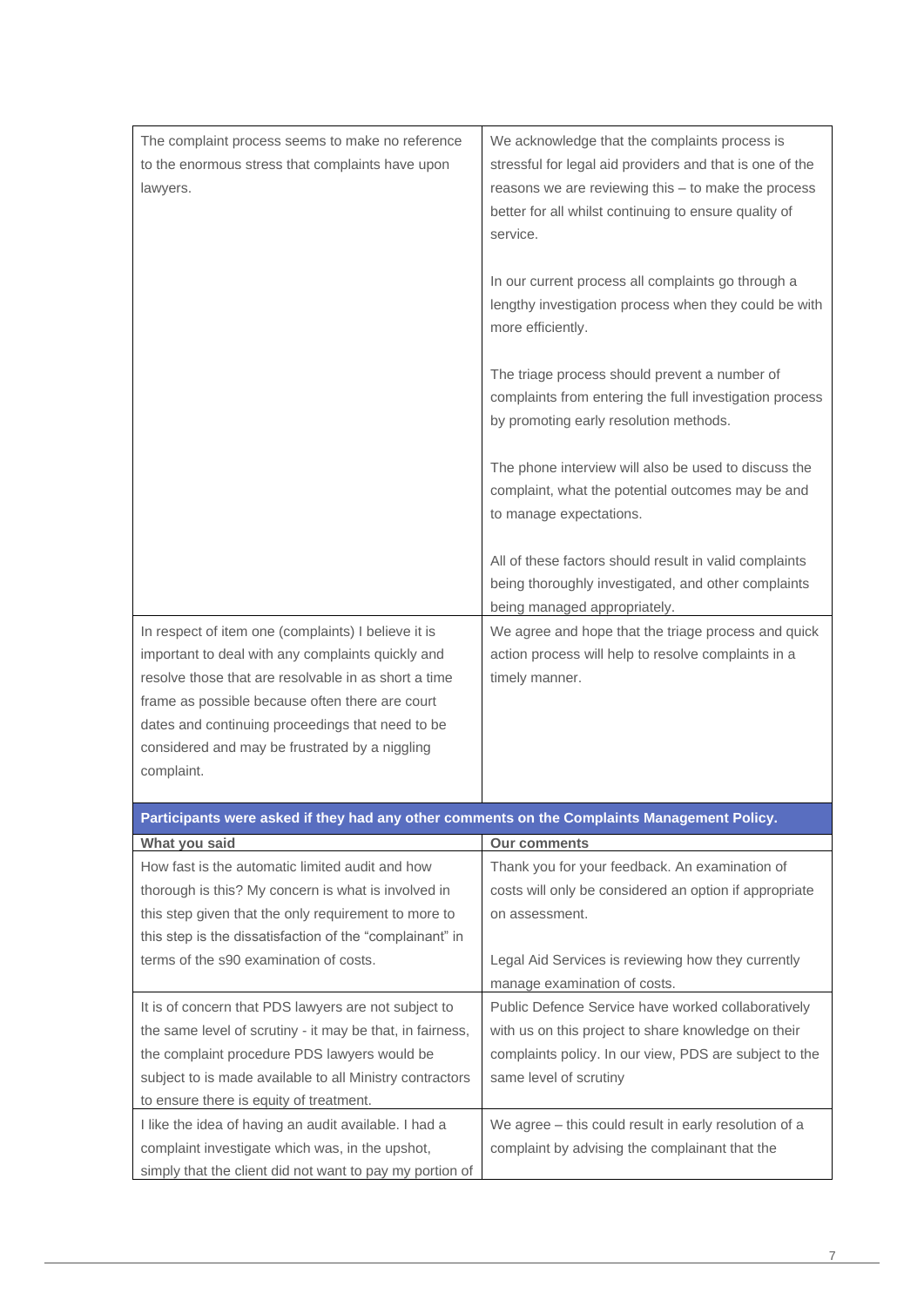| the debt. He failed to engage yet I was required to<br>spend a lot of time answering his sweeping<br>allegations. His concern was primarily related to the<br>debt and he threw allegations around to achieve a<br>reduction in his debt. It took four days shy of six<br>months to receive advice that the investigation was at<br>an end and the complaint was not substantiated.                                      | provider was compliant with their obligations after a<br>review.                                                                                                                                                                                                                                                                                                                                                                                                                                                                         |
|--------------------------------------------------------------------------------------------------------------------------------------------------------------------------------------------------------------------------------------------------------------------------------------------------------------------------------------------------------------------------------------------------------------------------|------------------------------------------------------------------------------------------------------------------------------------------------------------------------------------------------------------------------------------------------------------------------------------------------------------------------------------------------------------------------------------------------------------------------------------------------------------------------------------------------------------------------------------------|
| The timeframes for the provider to reply can be very<br>tight given<br>a. Their workload and obligations e.g. court.<br>b. The often-voluminous nature of the complaint and<br>the need for the provider to respond fully.<br>c. Can the lead provider charge for their time in<br>dealing with a complaint especially when the                                                                                          | We consider the timeframes to be adequate for most<br>circumstances. If there are reasons why time frames<br>cannot be met, these can be communicated to Legal<br>Aid Provider team.<br>Funding for additional costs related to an audit will<br>not be covered as complying with the audit is a<br>requirement under section 92 of the Legal Services                                                                                                                                                                                   |
| complaint is not upheld?<br>I suggest you set out the standard of evidence<br>desired. While the Investigator may look at all<br>information it would be helpful to advise if affidavit<br>evidence is preferred. We have experienced<br>difficulties with providing anything less in the past.                                                                                                                          | Act 2011.<br>Thank you for your feedback. It is always preferred if<br>a response is supported by independent evidence<br>(e.g. emails/file notes/letters/court documents) where<br>practicable.                                                                                                                                                                                                                                                                                                                                         |
| Review process. I note that parties are to be advised<br>when a review of a decision is sought by either party.<br>This is essential, and any new information should be<br>referred to the other party for comment, rather than<br>just a review or reinvestigation taking into account the<br>request for review. In the past, failure to seek a<br>response from the non-reviewing party has resulted<br>in injustice. | We agree - if there is any new information<br>considered, it should be provided to the other party to<br>consider.                                                                                                                                                                                                                                                                                                                                                                                                                       |
| The policy looks very good, and comprehensive but it<br>is really the implementation that must have teeth.                                                                                                                                                                                                                                                                                                               | Thank you for your feedback.                                                                                                                                                                                                                                                                                                                                                                                                                                                                                                             |
| Maximise opportunity for dispute resolution                                                                                                                                                                                                                                                                                                                                                                              | We agree. Early resolution of complaints is<br>recommended preferably through a<br>conciliation/relationship-based approach. If<br>appropriate, the Ministry will coordinate<br>communication between the parties to encourage<br>early resolution.<br>This approach might be appropriate in instances<br>where an ongoing relationship needs to be<br>maintained, or if the usage of a<br>conciliation/relationship-based approach might lead<br>to a more equitable and mutually beneficial outcome<br>for the parties to the dispute. |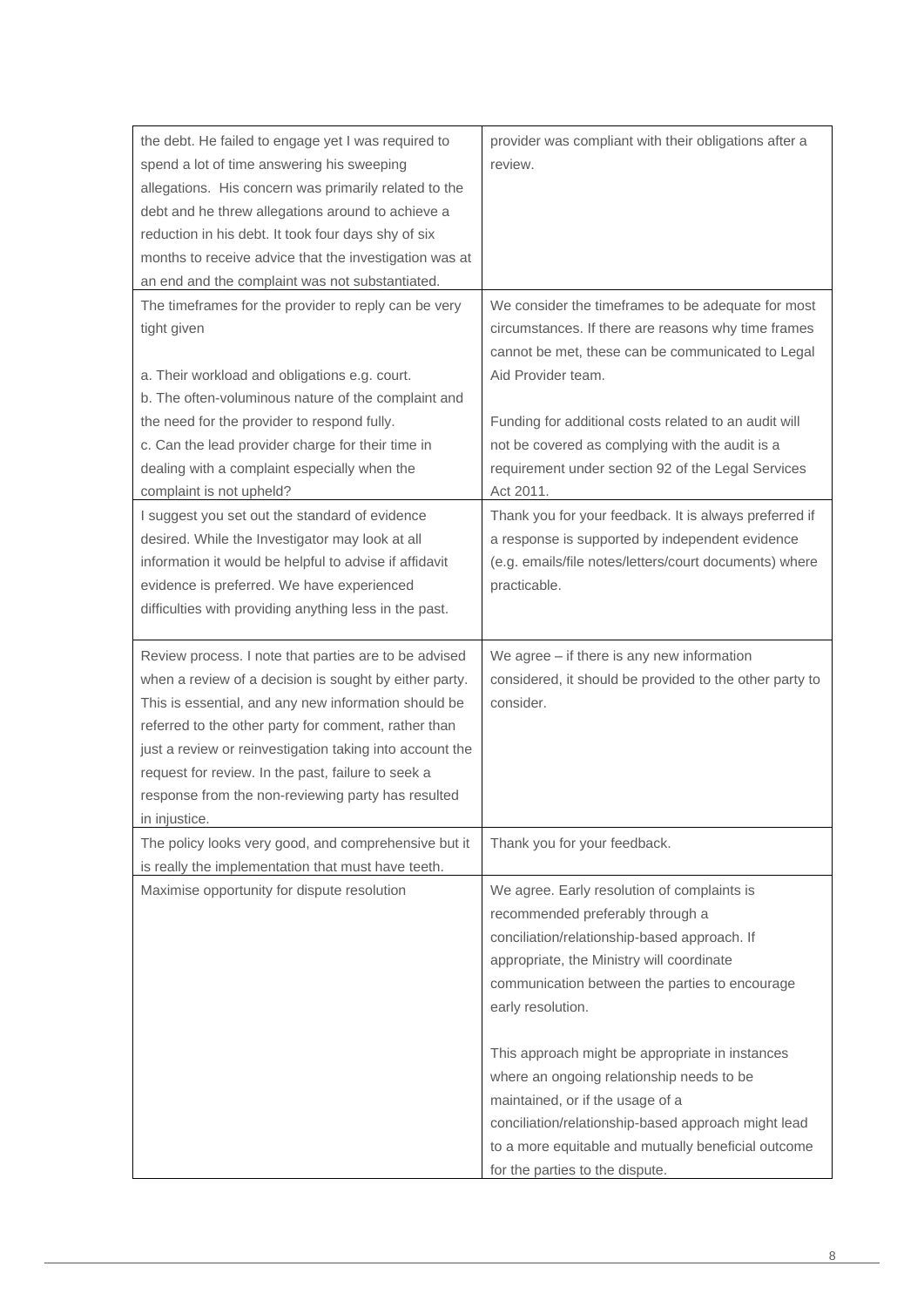| Why is a "first minor traffic conviction" considered a<br>"serious complaint". Legal Aid providers should not<br>be held to a higher standard than others, a minor<br>traffic conviction should not engage the complaints<br>process at all.<br>Failing to use an in interpreter should be clarified - it                                                                                                        | Thank you for your feedback. We will review the<br>policy.                                                                                                                                                                             |
|------------------------------------------------------------------------------------------------------------------------------------------------------------------------------------------------------------------------------------------------------------------------------------------------------------------------------------------------------------------------------------------------------------------|----------------------------------------------------------------------------------------------------------------------------------------------------------------------------------------------------------------------------------------|
| is not always clear that an interpreter is required. How<br>is this to be judged in the context of a complaint?<br>Notably Legal Aid only communicates with clients in<br>English.                                                                                                                                                                                                                               |                                                                                                                                                                                                                                        |
| Not providing advice on proceedings - vague - not<br>every event requires or warrants reporting. Is there a<br>particular method that advice should be given?                                                                                                                                                                                                                                                    |                                                                                                                                                                                                                                        |
| Participants were asked if they had any feedback on limited audit process outlined in the Audits<br>operational policy.                                                                                                                                                                                                                                                                                          |                                                                                                                                                                                                                                        |
| What you said                                                                                                                                                                                                                                                                                                                                                                                                    | <b>Our comments</b>                                                                                                                                                                                                                    |
| yes. Recommend any failed limited audit progresses<br>to a full audit before anything further occurs.                                                                                                                                                                                                                                                                                                            | We agree.                                                                                                                                                                                                                              |
| 10 working days isn't a lot of time to provide the<br>information for the audit especially if there are a<br>number of files to be audited.                                                                                                                                                                                                                                                                      | We consider the timeframes to be adequate for most<br>circumstances. If there are reasons why time frames<br>cannot be met, these can be communicated to Legal<br>Aid Provider team.                                                   |
| Opportunity to explain concerns/queries                                                                                                                                                                                                                                                                                                                                                                          | With every tangible outcome of a limited audit, the<br>provider will have a right to a review. Therefore, if the<br>result can be easily explained or is incorrect and<br>there is a valid explanation, the result will be<br>changed. |
| I don't think the Ministry should be able to suspend<br>any claims for payment until it is satisfied the provider<br>is co-operating with the auditor. It would be better to<br>cease assigning any new grants until the matter is<br>rectified.                                                                                                                                                                 | Funding for additional costs related to an audit will<br>not be covered as complying with the audit is a<br>requirement under section 92 of the Legal Services<br>Act 2011.                                                            |
| I'm also a bit hesitant about the requirement that the<br>provider must "if necessary, assist the auditor to<br>make copies of documents". Some files are<br>enormous, will the cost of this assistance be<br>recoverable to the provider?<br>What if, for example, the 'failure to cooperate' is<br>because the auditor requests a s132 or s133 report<br>(on a care of children matter), for example - and the | If a document cannot be released without judicial<br>direction, this can be discussed directly with Legal<br>Aid Provider team.                                                                                                        |
| provider is not permitted to release it without judicial<br>direction?                                                                                                                                                                                                                                                                                                                                           |                                                                                                                                                                                                                                        |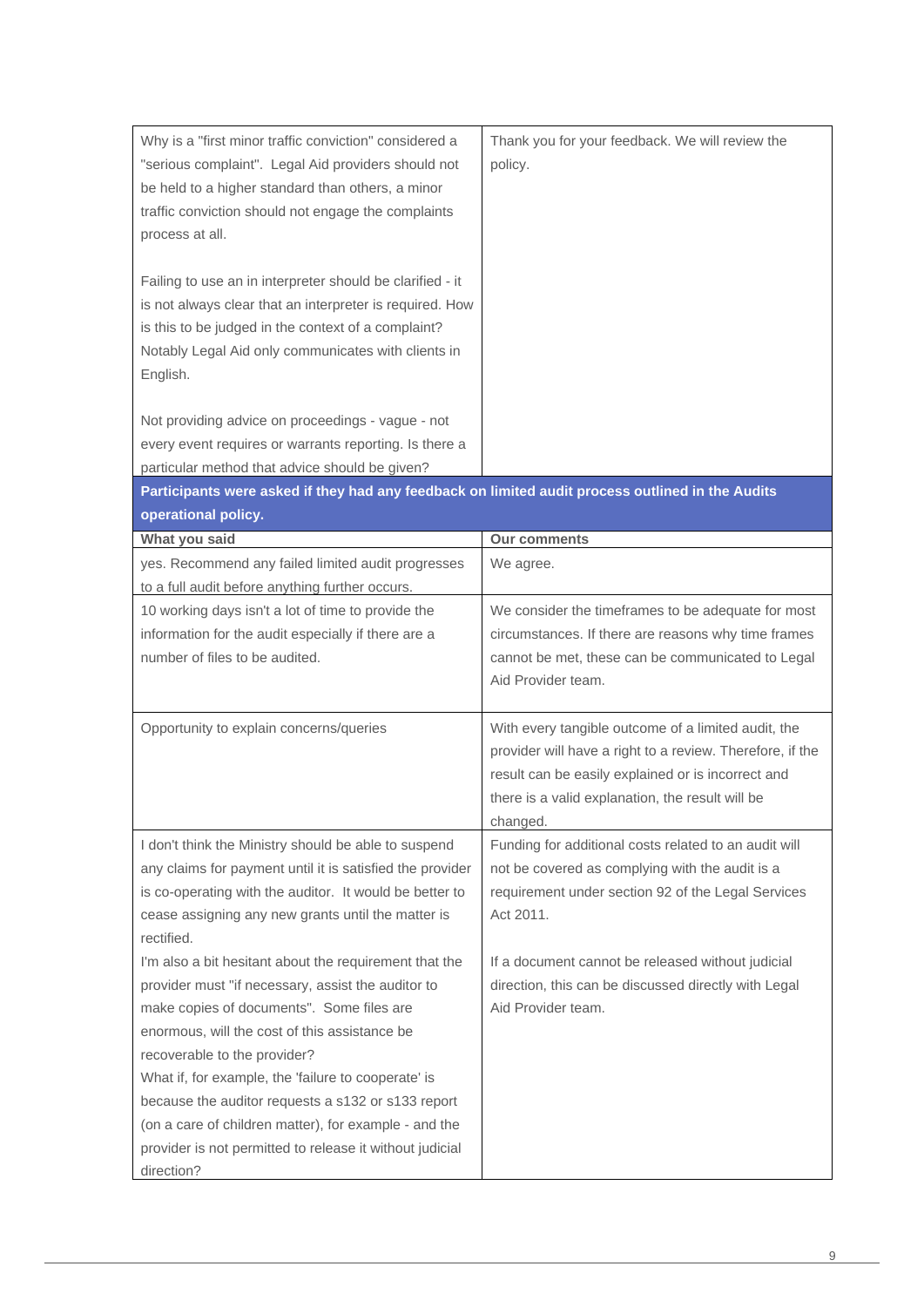| I'm in favour of limited audits.<br>Audits are generally poorly undertaken. The auditors                     | Thank you for your feedback.<br>The criteria for limited audits will be high level and |
|--------------------------------------------------------------------------------------------------------------|----------------------------------------------------------------------------------------|
| are out of touch with practice in bigger areas. They                                                         | objective. There will be no subjective aspect to the                                   |
| all appear to be Wellington based, or from small                                                             | assessment. They will be completed by internal                                         |
| provincial NZ with limited experience of big case                                                            | Ministry staff with knowledge of legal aid policies.                                   |
| loads. Auditor when receiving feedback on draft                                                              |                                                                                        |
| reports lack knowledge about some of the billing                                                             | Full audits will still be completed externally however                                 |
| process and are defensive as to criticism. They                                                              | that process will be reviewed at a later date. If you                                  |
|                                                                                                              |                                                                                        |
| should be accountable and not anonymous as they                                                              | wish to discuss a specific circumstance where an                                       |
| are at present.                                                                                              | auditor was not up to standard, please get in touch                                    |
|                                                                                                              | with Legal Aid Provider.                                                               |
| A larger number of audits will inconvenience more                                                            | We acknowledge that an audit may be an                                                 |
| lawyers, more often.                                                                                         | inconvenience however it is a crucial element of the                                   |
|                                                                                                              | quality assurance framework to ensure the service                                      |
|                                                                                                              | provided is efficient and effective.                                                   |
|                                                                                                              | If the result of a limited audit is positive, the likelihood                           |
|                                                                                                              | of a legal aid provider being chosen again decreases.                                  |
|                                                                                                              | Thank you for your feedback.                                                           |
| In respect of item two given that we are contracted to                                                       |                                                                                        |
| the MOJ you should be at liberty to audit us as you                                                          |                                                                                        |
| see fit and the proposal of increasing limited audits                                                        |                                                                                        |
| and then if you pass those being considered a lower                                                          |                                                                                        |
| risk of requiring further audits certainly sounds                                                            |                                                                                        |
| fair. All audits are time consuming but are necessary                                                        |                                                                                        |
| to ensure that everyone is meeting the appropriate                                                           |                                                                                        |
| levels of competency and providing the service they                                                          |                                                                                        |
| are contracted to provide. Provided there are some                                                           |                                                                                        |
| reasonable time frames to comply with any audit you                                                          |                                                                                        |
| have no complaint from myself about this                                                                     |                                                                                        |
| amendment.                                                                                                   |                                                                                        |
|                                                                                                              |                                                                                        |
| Participants were asked if they had any other comments on the Audits operational policy.                     |                                                                                        |
| What you said                                                                                                | <b>Our comments</b>                                                                    |
| LA provider should be able to file an ATG to deal with                                                       | Funding for additional costs related to an audit will                                  |
| additional costs incurred by the audit e.g. provision of                                                     | not be covered as complying with the audit is a                                        |
| a new memory stick, printing costs, courier costs,                                                           | requirement under section 92 of the Legal Services                                     |
| administration time by the provider, dealing with any                                                        | Act 2011.                                                                              |
| enquiries from the auditor.                                                                                  |                                                                                        |
|                                                                                                              |                                                                                        |
|                                                                                                              |                                                                                        |
|                                                                                                              |                                                                                        |
|                                                                                                              |                                                                                        |
|                                                                                                              |                                                                                        |
|                                                                                                              |                                                                                        |
| If increasing the number of audits moves the model to<br>being more high trust i.e. less hoop jumping by the |                                                                                        |
| LA provider to get through approvals (whether that's                                                         |                                                                                        |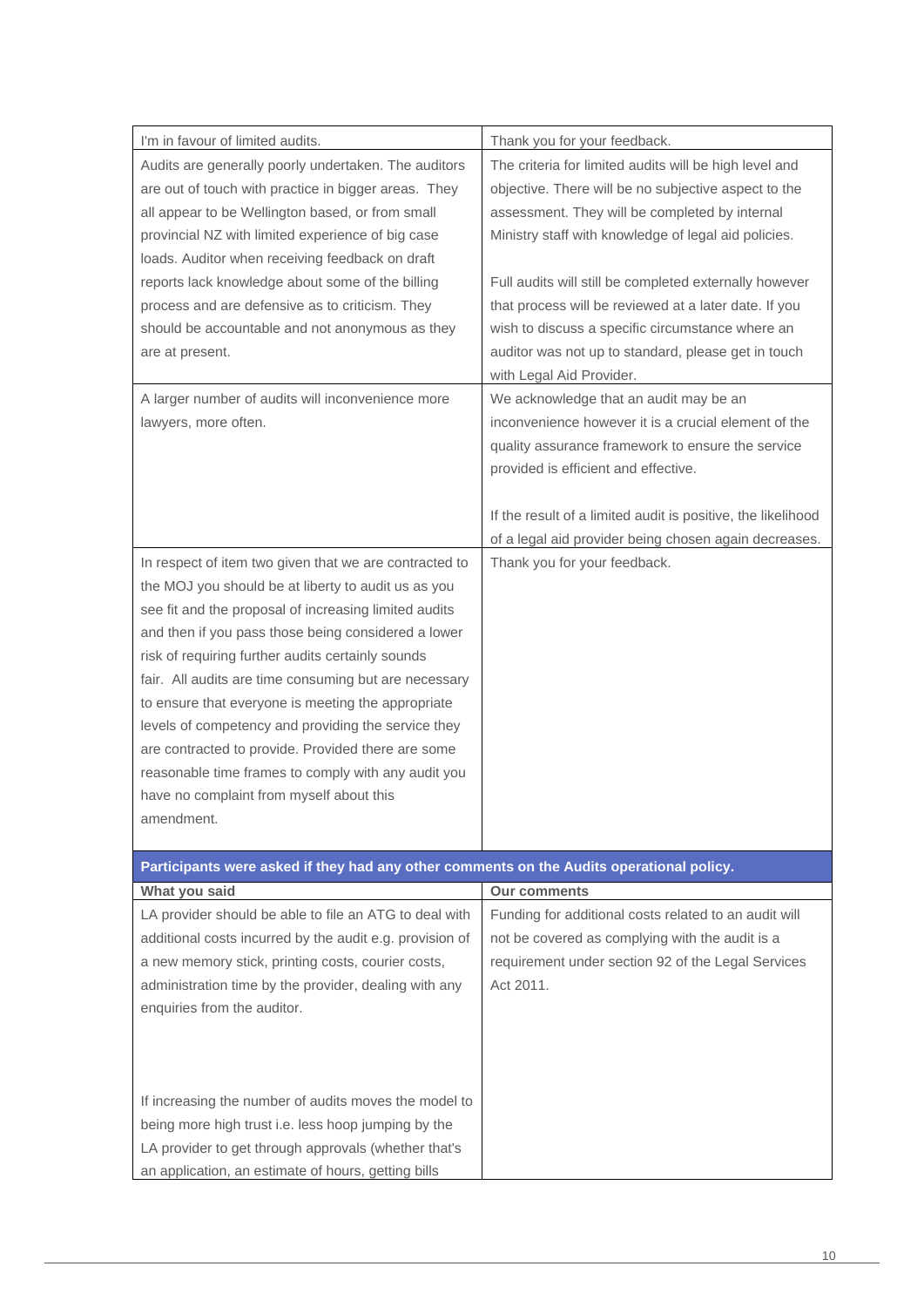| paid) then I would support it. However, it often feels    |                                                              |
|-----------------------------------------------------------|--------------------------------------------------------------|
| like an "us and them" situation where there is every      |                                                              |
| attempt made to find a reason not to approve an           |                                                              |
| amendment to grant, not to approve hours claimed on       |                                                              |
| fixed fee plus and a very bureaucratic system. The        |                                                              |
| system feels like death by a thousand cuts as it is       |                                                              |
| demoralising trying to provide legal aid services only    |                                                              |
| to have to battle with the Ministry. I support more       |                                                              |
| audits, or quicker audits, if the offset was more trust   |                                                              |
| that providers are actually, more often than not,         |                                                              |
| competent, dedicated providers who are genuinely          |                                                              |
| claiming for services provided.                           |                                                              |
| The auditor needs to actually be familiar with MOJ        | Limited audits will be completed by internal Ministry of     |
| policy as at times we've had to point out to the auditor  | Justice staff. Internal guidelines documents will be         |
| what the policy is and that we *are* compliant.           | provided to be used during the assessment                    |
| This is a comprehensive policy and process. It is         | We agree - all outcomes of complaints and results of         |
| really about implementation. That is what has not         | audits will be noted on each providers file                  |
| happened in the past, or sufficient noting of failures to |                                                              |
| enforce the issue for practitioners. I am not after       |                                                              |
| suspension or cancellation of contracts but the           |                                                              |
| warnings or notings must be made and recorded.            |                                                              |
| Minimise ambushing of practitioner.                       | Without further clarification we are unable to               |
|                                                           | comment. However there will be communication with            |
|                                                           | legal aid providers throughout the process and if the        |
|                                                           | provider fails, they will have review rights.                |
| One working day is an unreasonable period of notice       | Thank you for your feedback. The full audit process          |
| for a special audit. It is highly unlikely any lawyer can | will be reviewed at a later date. We will reconsider the     |
| properly prepare/ make themselves available in one        | timeframes for special audits as a part of this review.      |
| working day.                                              |                                                              |
|                                                           | We acknowledge that an audit may be an                       |
| Five working days is a more reasonable and fairer         | inconvenience however it is a crucial element of the         |
| timeframe.                                                | quality assurance framework to ensure the service            |
|                                                           | provided is efficient and effective.                         |
| Legal Aid needs to acknowledge the stress that the        |                                                              |
| audit process places upon providers.                      | If the result of a limited audit is positive, the likelihood |
|                                                           |                                                              |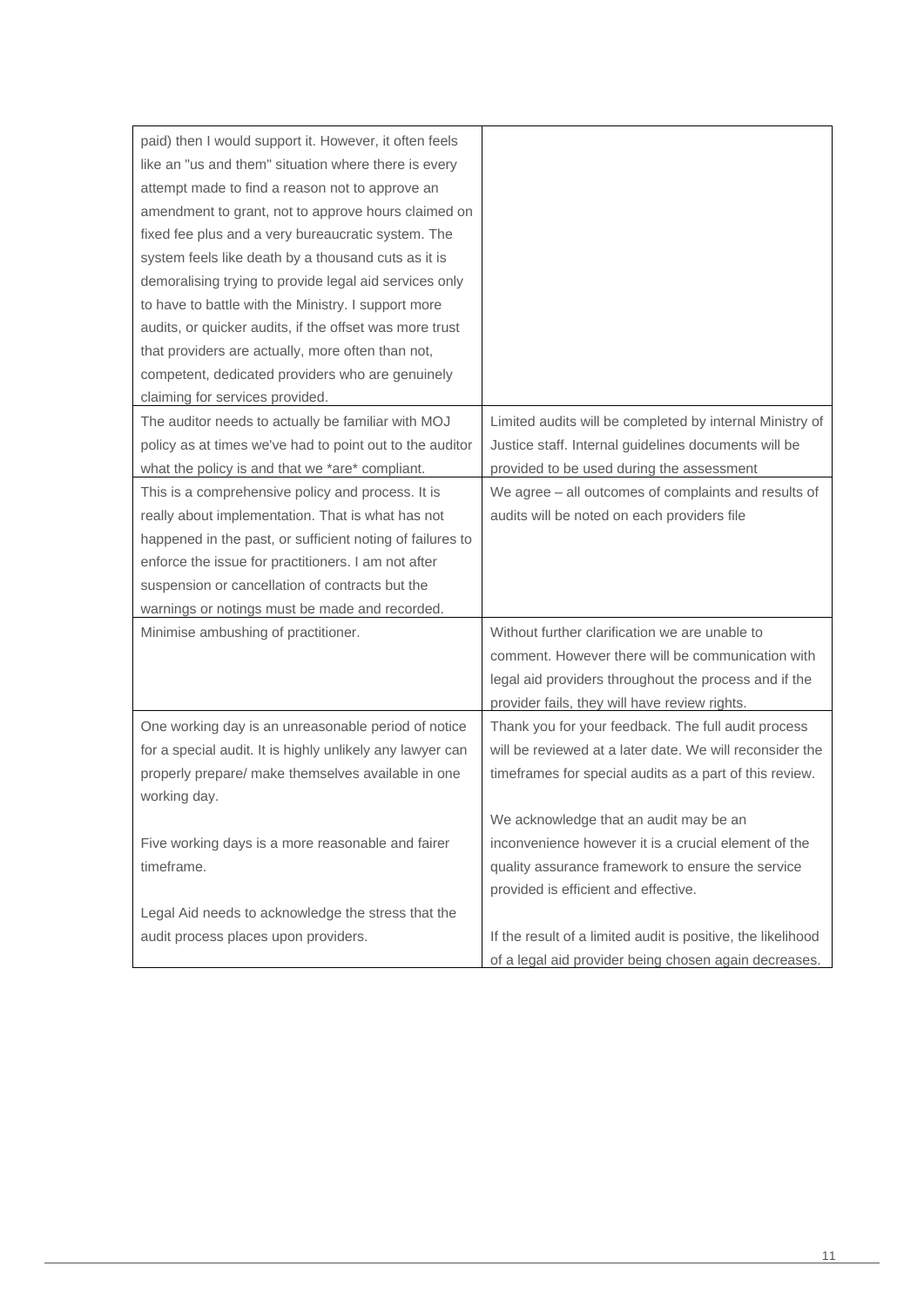# <span id="page-11-0"></span>Questions

If you have any questions about what is discussed in this document, you can contact the project team at [ServiceImprovement-CSI@justice.govt.nz.](mailto:ServiceImprovement-CSI@justice.govt.nz)